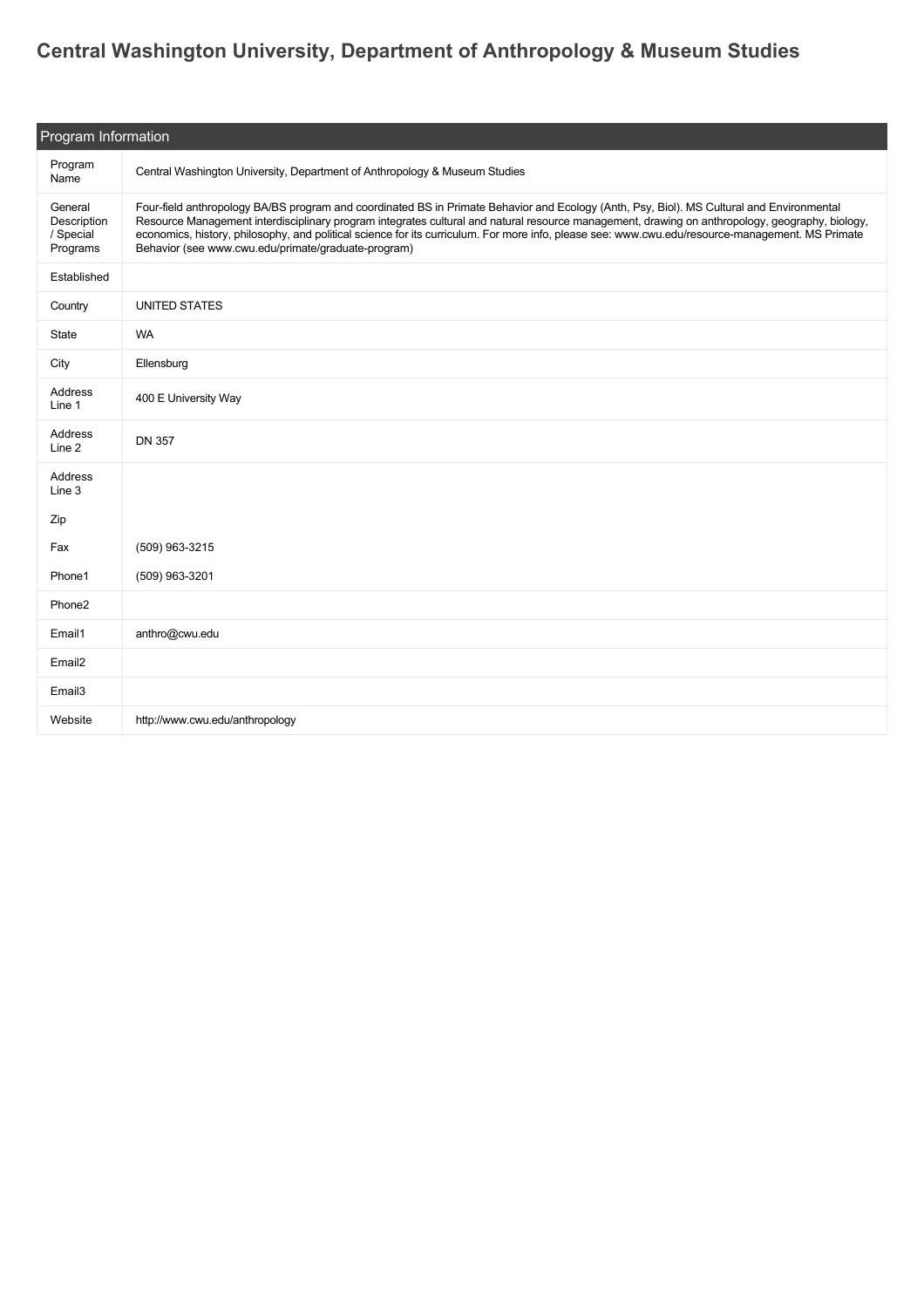| Program Details               |                                                                                                                                                                                                                                                                                                                                                                                                                                                                                                      |  |  |
|-------------------------------|------------------------------------------------------------------------------------------------------------------------------------------------------------------------------------------------------------------------------------------------------------------------------------------------------------------------------------------------------------------------------------------------------------------------------------------------------------------------------------------------------|--|--|
| Degrees Offered               | Anthropology BA/BS major, coordinated BS in Primate Behavior and Ecology<br>(Anth, Psy Biol). Minor in Museum Studies, Anthropology and on-line<br>Anthropology minor.                                                                                                                                                                                                                                                                                                                               |  |  |
| <b>Tuition Information</b>    |                                                                                                                                                                                                                                                                                                                                                                                                                                                                                                      |  |  |
| <b>Highest Degree Offered</b> | <b>BA/BS</b>                                                                                                                                                                                                                                                                                                                                                                                                                                                                                         |  |  |
| Certificate Info              | Forensic Certificate, Captive Primate Care Certificate, Applied Cultural<br><b>Competencies Certificate</b>                                                                                                                                                                                                                                                                                                                                                                                          |  |  |
| Other Degree Requirements     |                                                                                                                                                                                                                                                                                                                                                                                                                                                                                                      |  |  |
| Certificates                  | • Forensics                                                                                                                                                                                                                                                                                                                                                                                                                                                                                          |  |  |
| Associates                    | • Anthropology<br>• Archaeology<br>• Biological Anthropology<br>• Cultural Anthropology<br>• Linguistic Anthropology<br>• Museum/Curatorial Studies                                                                                                                                                                                                                                                                                                                                                  |  |  |
| AA/ AS Requirements           |                                                                                                                                                                                                                                                                                                                                                                                                                                                                                                      |  |  |
| <b>BA/BS Field Areas</b>      | • Anthropology                                                                                                                                                                                                                                                                                                                                                                                                                                                                                       |  |  |
| <b>BA/ BS Requirements</b>    | BA is 62 credits, BS is 74 credits                                                                                                                                                                                                                                                                                                                                                                                                                                                                   |  |  |
| <b>Experience Offered</b>     | • Field Work<br>• Internship                                                                                                                                                                                                                                                                                                                                                                                                                                                                         |  |  |
| MA/ MS Requirements           |                                                                                                                                                                                                                                                                                                                                                                                                                                                                                                      |  |  |
| MA/MS Specializations         |                                                                                                                                                                                                                                                                                                                                                                                                                                                                                                      |  |  |
| <b>Phd Requirements</b>       |                                                                                                                                                                                                                                                                                                                                                                                                                                                                                                      |  |  |
| <b>Research Facilities</b>    | Archaeology labs, forensics lab, genetics lab, extensive cast collection, field<br>schools. Museum of Culture & Environment (www.cwu.edu/museum). Primate<br>program provides opportunities for research on primate populations and training<br>in captive primate care. On-campus Geographic Information Systems Laboratory<br>and certificate program; Central Washington Archaeological Survey (CWAS)<br>conducts archaeological survey and research involving students and interested<br>public. |  |  |
| <b>Support Opportunities</b>  | Undergraduate: tuition scholarship for BA/BS major; opportunities as teaching<br>and research assistants. Graduate: assistantships in Cultural and Environmental<br>Resource Management MS and Primate Studies MS                                                                                                                                                                                                                                                                                    |  |  |
| <b>Library Resources</b>      |                                                                                                                                                                                                                                                                                                                                                                                                                                                                                                      |  |  |
| Internships Available         |                                                                                                                                                                                                                                                                                                                                                                                                                                                                                                      |  |  |
| Internship Info               | Internships are available. Museum of Culture & Environment and others as<br>arranged. Museum Studies minor requires 6 internship credits.                                                                                                                                                                                                                                                                                                                                                            |  |  |
| Internship Required           |                                                                                                                                                                                                                                                                                                                                                                                                                                                                                                      |  |  |
| Publications                  |                                                                                                                                                                                                                                                                                                                                                                                                                                                                                                      |  |  |
| Collections                   |                                                                                                                                                                                                                                                                                                                                                                                                                                                                                                      |  |  |
| <b>Grants Or Funding</b>      |                                                                                                                                                                                                                                                                                                                                                                                                                                                                                                      |  |  |
| Misc Information              |                                                                                                                                                                                                                                                                                                                                                                                                                                                                                                      |  |  |
| Phd Specializations           |                                                                                                                                                                                                                                                                                                                                                                                                                                                                                                      |  |  |
| Certs Offered                 |                                                                                                                                                                                                                                                                                                                                                                                                                                                                                                      |  |  |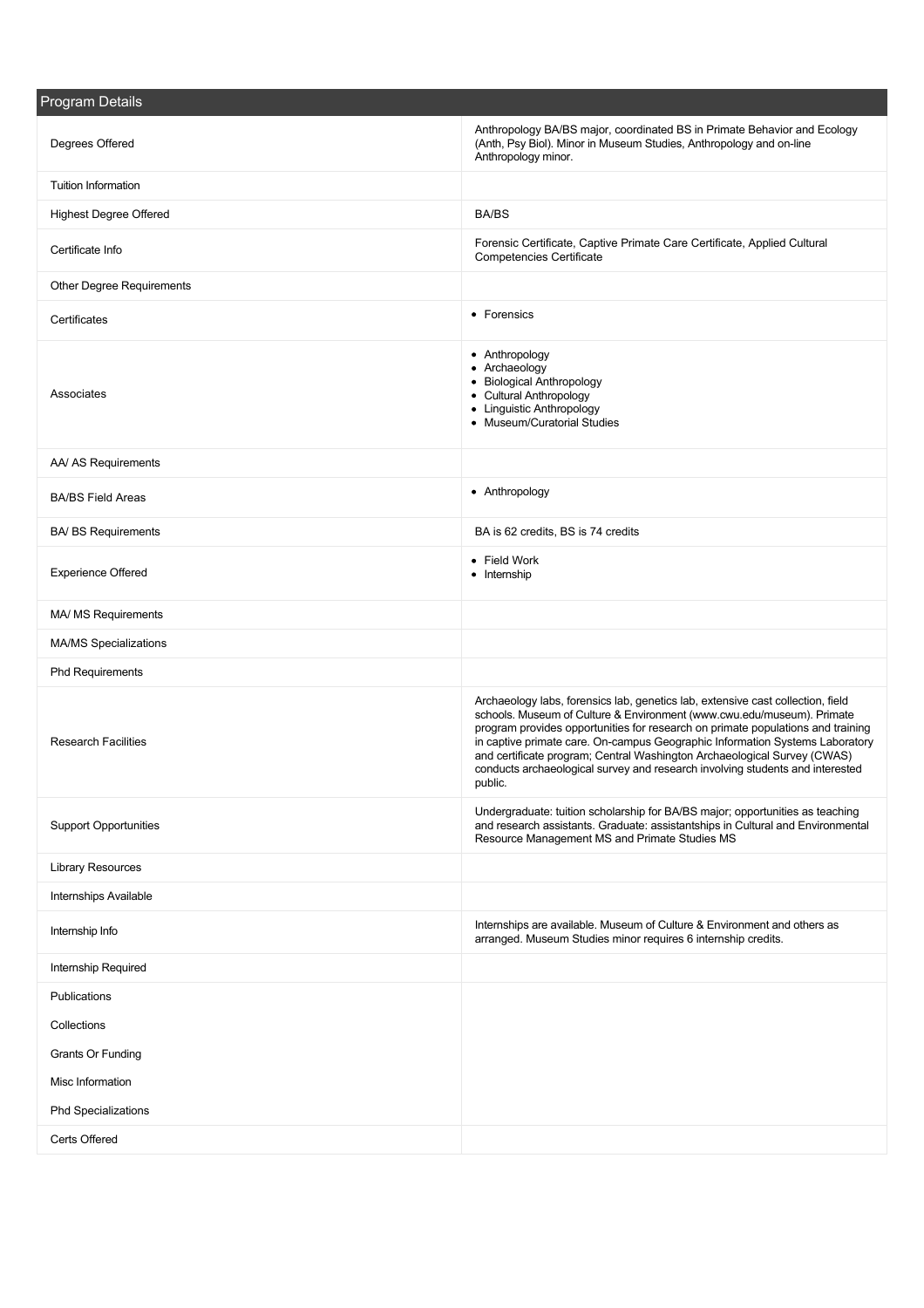| <b>Statistical Information</b> |                                                         |                |  |  |
|--------------------------------|---------------------------------------------------------|----------------|--|--|
| 2020-21                        | BA/BS Degrees Granted To Males                          | 16             |  |  |
|                                | BA/BS DEGREES GRANTED TO FEMALES                        | 23             |  |  |
|                                | BA/BS Degrees Granted To Males                          | $\overline{2}$ |  |  |
| 2019-20                        | BA/BS DEGREES GRANTED TO FEMALES                        | 12             |  |  |
|                                | <b>BA/BS Degrees Granted Total</b>                      | 14             |  |  |
|                                | Percentage OF FULL-TIME GRAD STUDENTS receiving funding | 0              |  |  |
|                                | PHD Degrees Granted To Females                          | 0              |  |  |
|                                | Number of Female Grad Students                          | 0              |  |  |
|                                | BA/BS Degrees Granted To Males                          | $\overline{7}$ |  |  |
|                                | Number of Male Grad Students                            | 0              |  |  |
|                                | MA/MS Degrees Granted To Males                          | 0              |  |  |
| 2017-18                        | Number of New Grad Students                             | 0              |  |  |
|                                | MA/MS Degrees Granted To Females                        | 0              |  |  |
|                                | Number of Female Undergrad Students                     | 0              |  |  |
|                                | BA/BS DEGREES GRANTED TO FEMALES                        | 16             |  |  |
|                                | AA/AS DEGREES GRANTED TO FEMALES                        | 0              |  |  |
|                                | Number of Male Undergrad Students                       | 0              |  |  |
|                                | AA/AS Degrees Granted To Males                          | 0              |  |  |
|                                | PHD Degrees Granted To Males                            | $\mathbf 0$    |  |  |
|                                | Percentage OF FULL-TIME GRAD STUDENTS receiving funding | 0              |  |  |
|                                | PHD Degrees Granted To Females                          | 0              |  |  |
|                                | Number of Female Grad Students                          | 0              |  |  |
|                                | BA/BS Degrees Granted To Males                          | 12             |  |  |
|                                | Number of Male Grad Students                            | 0              |  |  |
|                                | MA/MS Degrees Granted To Males                          | $\mathsf{O}$   |  |  |
| 2016-17                        | Number of New Grad Students                             | $\mathsf{O}$   |  |  |
|                                | MA/MS Degrees Granted To Females                        | 0              |  |  |
|                                | Number of Female Undergrad Students                     | $\mathsf{O}$   |  |  |
|                                | BA/BS DEGREES GRANTED TO FEMALES                        | 21             |  |  |
|                                | AA/AS DEGREES GRANTED TO FEMALES                        | 0              |  |  |
|                                | Number of Male Undergrad Students                       | 0              |  |  |
|                                | AA/AS Degrees Granted To Males                          | 0              |  |  |
|                                | PHD Degrees Granted To Males                            | 0              |  |  |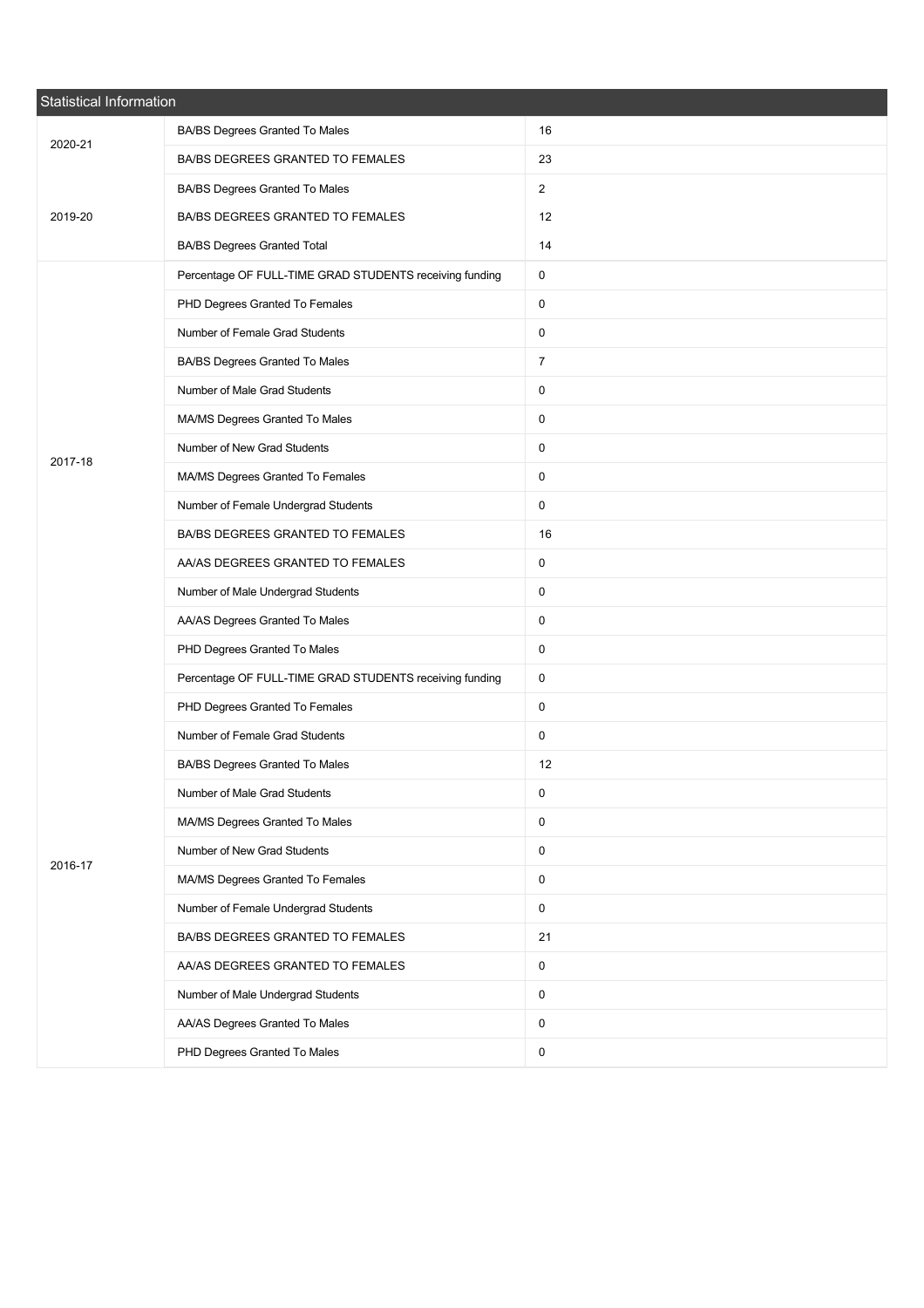|         | Percentage OF FULL-TIME GRAD STUDENTS receiving funding | 0            |
|---------|---------------------------------------------------------|--------------|
|         | PHD Degrees Granted To Females                          | 0            |
|         | Number of Female Grad Students                          | 0            |
|         | BA/BS Degrees Granted To Males                          | 9            |
|         | Number of Male Grad Students                            | 0            |
|         | MA/MS Degrees Granted To Males                          | 0            |
| 2015-16 | Number of New Grad Students                             | 0            |
|         | MA/MS Degrees Granted To Females                        | 0            |
|         | Number of Female Undergrad Students                     | 0            |
|         | BA/BS DEGREES GRANTED TO FEMALES                        | 18           |
|         | AA/AS DEGREES GRANTED TO FEMALES                        | 0            |
|         | Number of Male Undergrad Students                       | 0            |
|         | AA/AS Degrees Granted To Males                          | 0            |
|         | PHD Degrees Granted To Males                            | 0            |
|         | Percentage OF FULL-TIME GRAD STUDENTS receiving funding | 0            |
|         | PHD Degrees Granted To Females                          | 0            |
|         | Number of Female Grad Students                          | 0            |
|         | BA/BS Degrees Granted To Males                          | 20           |
|         | Number of Male Grad Students                            | 0            |
|         | MA/MS Degrees Granted To Males                          | 0            |
|         | Number of New Grad Students                             | 0            |
| 2014-15 | MA/MS Degrees Granted To Females                        | 0            |
|         | Number of Female Undergrad Students                     | 0            |
|         | BA/BS DEGREES GRANTED TO FEMALES                        | 28           |
|         | AA/AS DEGREES GRANTED TO FEMALES                        | 0            |
|         | Number of Male Undergrad Students                       | 0            |
|         | AA/AS Degrees Granted To Males                          | 0            |
|         | PHD Degrees Granted To Males                            | 0            |
|         | Percentage OF FULL-TIME GRAD STUDENTS receiving funding | 0            |
|         | PHD Degrees Granted To Females                          | 0            |
|         | Number of Female Grad Students                          | 0            |
|         | BA/BS Degrees Granted To Males                          | 11           |
|         | Number of Male Grad Students                            | 0            |
|         | MA/MS Degrees Granted To Males                          | 0            |
|         | Number of New Grad Students                             | 0            |
| 2013-14 | MA/MS Degrees Granted To Females                        | 0            |
|         | Number of Female Undergrad Students                     | 55           |
|         | BA/BS DEGREES GRANTED TO FEMALES                        | 30           |
|         | AA/AS DEGREES GRANTED TO FEMALES                        | $\mathsf{O}$ |
|         | Number of Male Undergrad Students                       | 34           |
|         | AA/AS Degrees Granted To Males                          | 0            |
|         | PHD Degrees Granted To Males                            | 0            |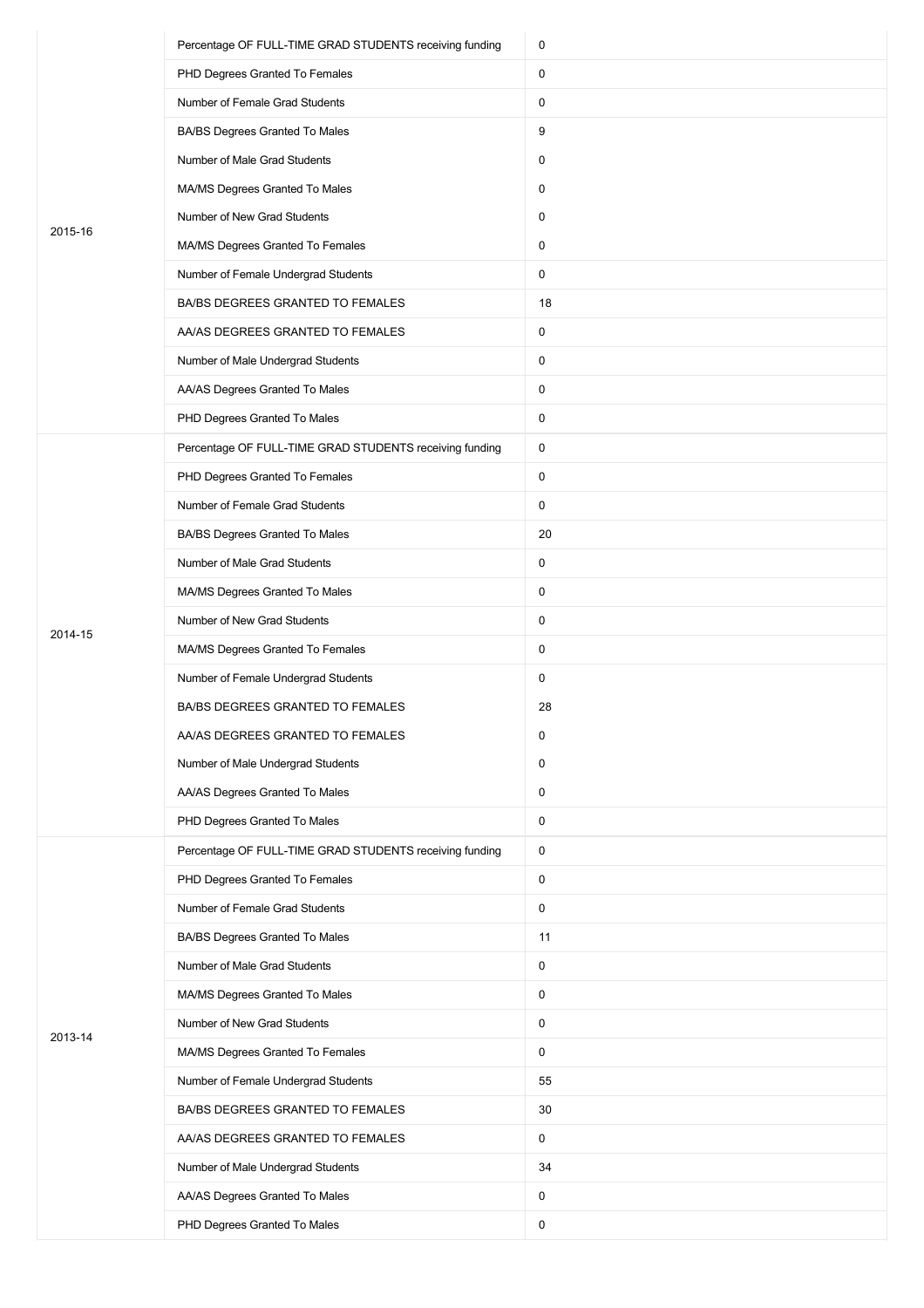|         | Percentage OF FULL-TIME GRAD STUDENTS receiving funding | 0                   |
|---------|---------------------------------------------------------|---------------------|
|         | PHD Degrees Granted To Females                          | 0                   |
|         | Number of Female Grad Students                          | 0                   |
|         | BA/BS Degrees Granted To Males                          | 14                  |
|         | Number of Male Grad Students                            | 0                   |
|         | MA/MS Degrees Granted To Males                          | 0                   |
| 2012-13 | Number of New Grad Students                             | 0                   |
|         | MA/MS Degrees Granted To Females                        | 0                   |
|         | Number of Female Undergrad Students                     | 79                  |
|         | BA/BS DEGREES GRANTED TO FEMALES                        | 31                  |
|         | AA/AS DEGREES GRANTED TO FEMALES                        | 0                   |
|         | Number of Male Undergrad Students                       | 29                  |
|         | AA/AS Degrees Granted To Males                          | 0                   |
|         | PHD Degrees Granted To Males                            | 0                   |
|         | Percentage OF FULL-TIME GRAD STUDENTS receiving funding | 0                   |
|         | PHD Degrees Granted To Females                          | 0                   |
|         | Number of Female Grad Students                          | 0                   |
|         | BA/BS Degrees Granted To Males                          | 11                  |
|         | Number of Male Grad Students                            | 0                   |
|         | MA/MS Degrees Granted To Males                          | 0                   |
| 2011-12 | Number of New Grad Students                             | 0                   |
|         | MA/MS Degrees Granted To Females                        | 0                   |
|         | Number of Female Undergrad Students                     | 90                  |
|         | BA/BS DEGREES GRANTED TO FEMALES                        | 30                  |
|         | AA/AS DEGREES GRANTED TO FEMALES                        | 0                   |
|         | Number of Male Undergrad Students                       | 37                  |
|         | AA/AS Degrees Granted To Males                          | 0                   |
|         | PHD Degrees Granted To Males                            | $\mathsf{O}\xspace$ |
|         | BA/BS Degrees Granted To Males                          | 17                  |
|         | Number of Female Undergrad Students                     | 77                  |
| 2010-11 | BA/BS DEGREES GRANTED TO FEMALES                        | 32                  |
|         | Number of Male Undergrad Students                       | 40                  |